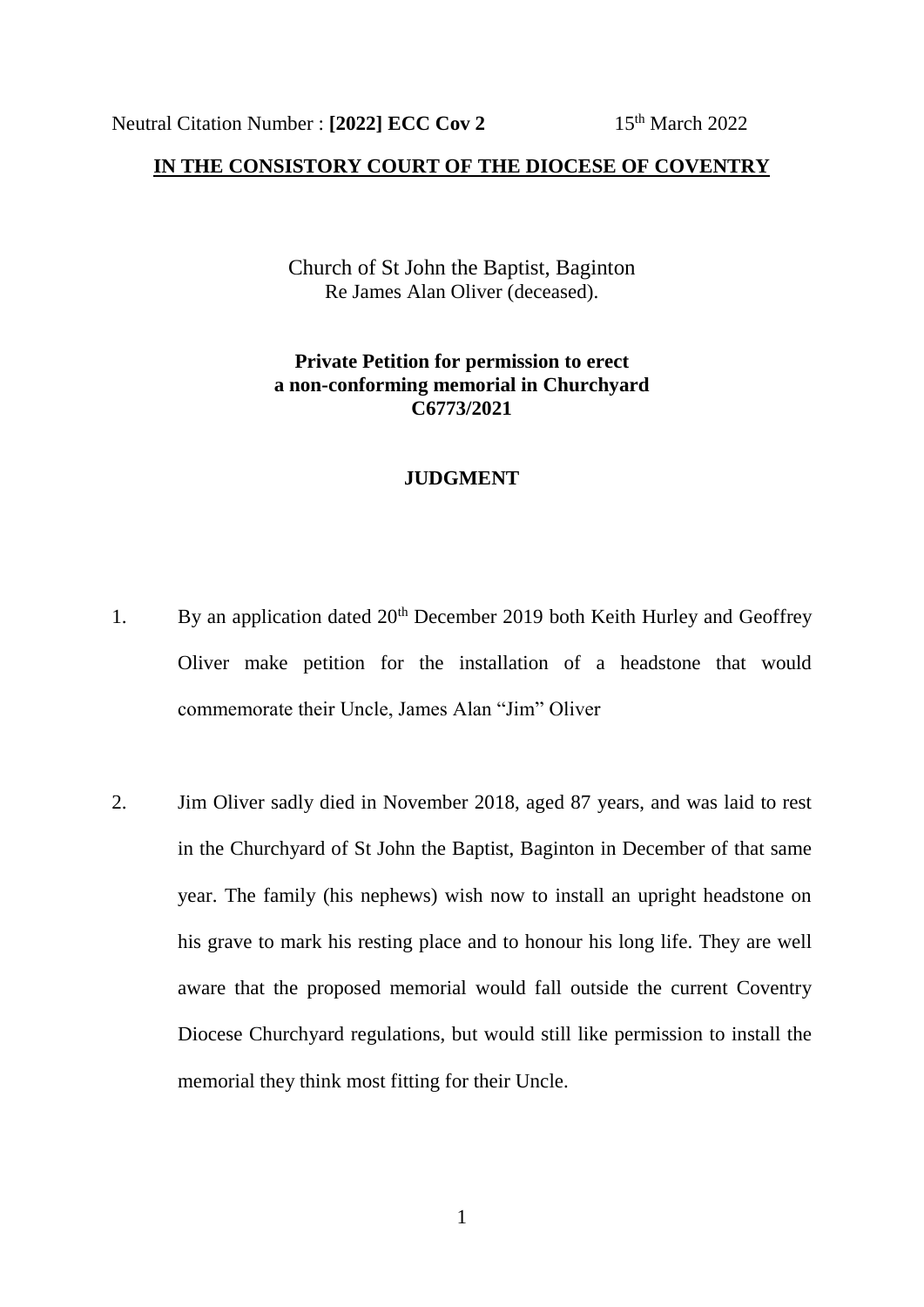- 3. The proposed headstone would be of an arched shape in what appears to be dark grey granite, mainly honed, but with the obverse face, surrounded by an honed inset edging, polished. The stone would stand atop a plinth with a single flower holder to the centre. The proposed inscription to commemorate Jim Oliver would be (in Times New Roman font coloured gold) "IN LOVING MEMORY OF/ A favourite uncle/ James Alan Oliver/ 'Jim'/Will be sadly missed/ 31<sup>st</sup> January 1931 - 25<sup>th</sup> November 2018". It is also proposed to have engraved upon the upper centre of the headstone a modest sized image of a motorcyclist in helmet and goggles (rather than visor) upon a drop-handled racing motorcycle bearing the number '60' (which I anticipate was Jim Oliver's racing number when he competed at events, including the Isle of Man TT).
- 4. The proposed headstone is outside the Churchyard regulations. The current churchyard regulations for the diocese, issued on All Souls Day 2020, prohibit an incumbent from authorising polished memorials and that was also the policy stated in the previous regulations. It is also of note that earlier regulations prohibited the authorisation of headstones in non-local stones such as marble and granite, from which the existing headstone used in photographs as an exemplar for the proposed memorial, appears to have been made. The proposed memorial is in a stone type approved under the churchyard regulations (granite is permitted provided it is not black), but the memorial would fall outside the regulations owing to the desire to have a polished obverse and gold lettering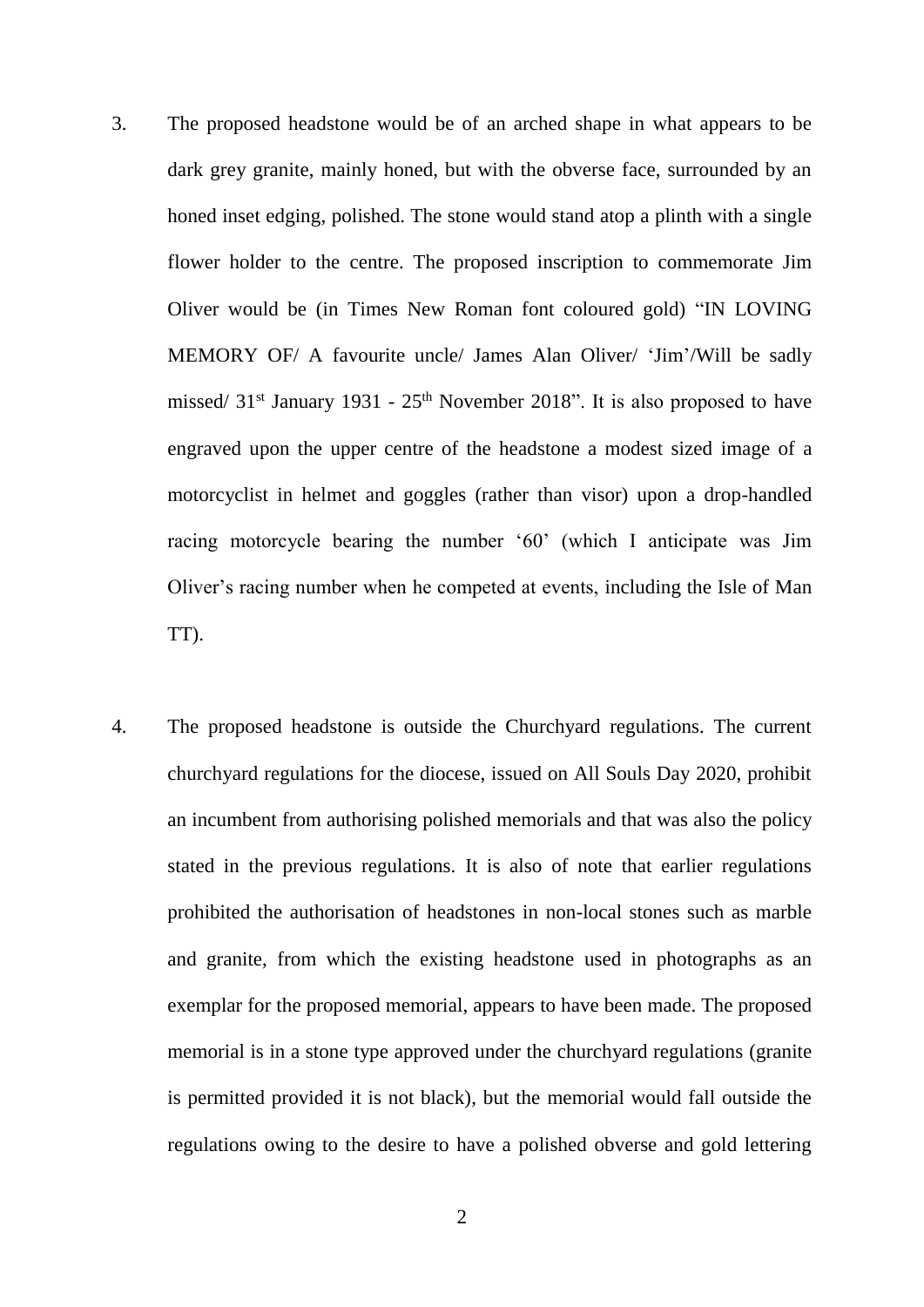but the requested engraved image may be permissible, depending upon one issue I shall raise below.

The current regulations have this guidance concerning carved images:-

"*Care has to be taken in permitting symbols to be included on a memorial. Nonetheless, well-designed symbols can be visually delightful; can make a positive contribution to the churchyard; and can provide a fitting record of an aspect of the life of person who has died.* 

*The incumbent may permit a plain cross not exceeding 152mm (6") in height or an image of a dove not exceeding 152mm (6") in length or a single floral symbol extending up to the length of any one side and for no more than 20% of the width of the top of the memorial. With the agreement of the Archdeacon the incumbent may permit the use of two of such images on the same memorial.* 

*With the agreement of the Archdeacon the incumbent may permit the inclusion of a symbol which has a particular relevance to the life of the deceased. Such symbols will include: items relating to the deceased person's occupation (such as a sheaf of wheat or a farm animal for a farmer, an instrument for a musician, or a wheel for a potter); the symbol of a patron saint; the tool or symbol of a particular trade, occupation, hobby, or pursuit; professional insignia; a regimental, school, or college badge or motto; a family crest or motto; and similar items. Where it is proposed to use a badge or the equivalent confirmation should be obtained that the relevant body or organisation is content for its badge to be used on the memorial. Such symbols should be incised or carved in relief and should be of such a size as not to ensure the*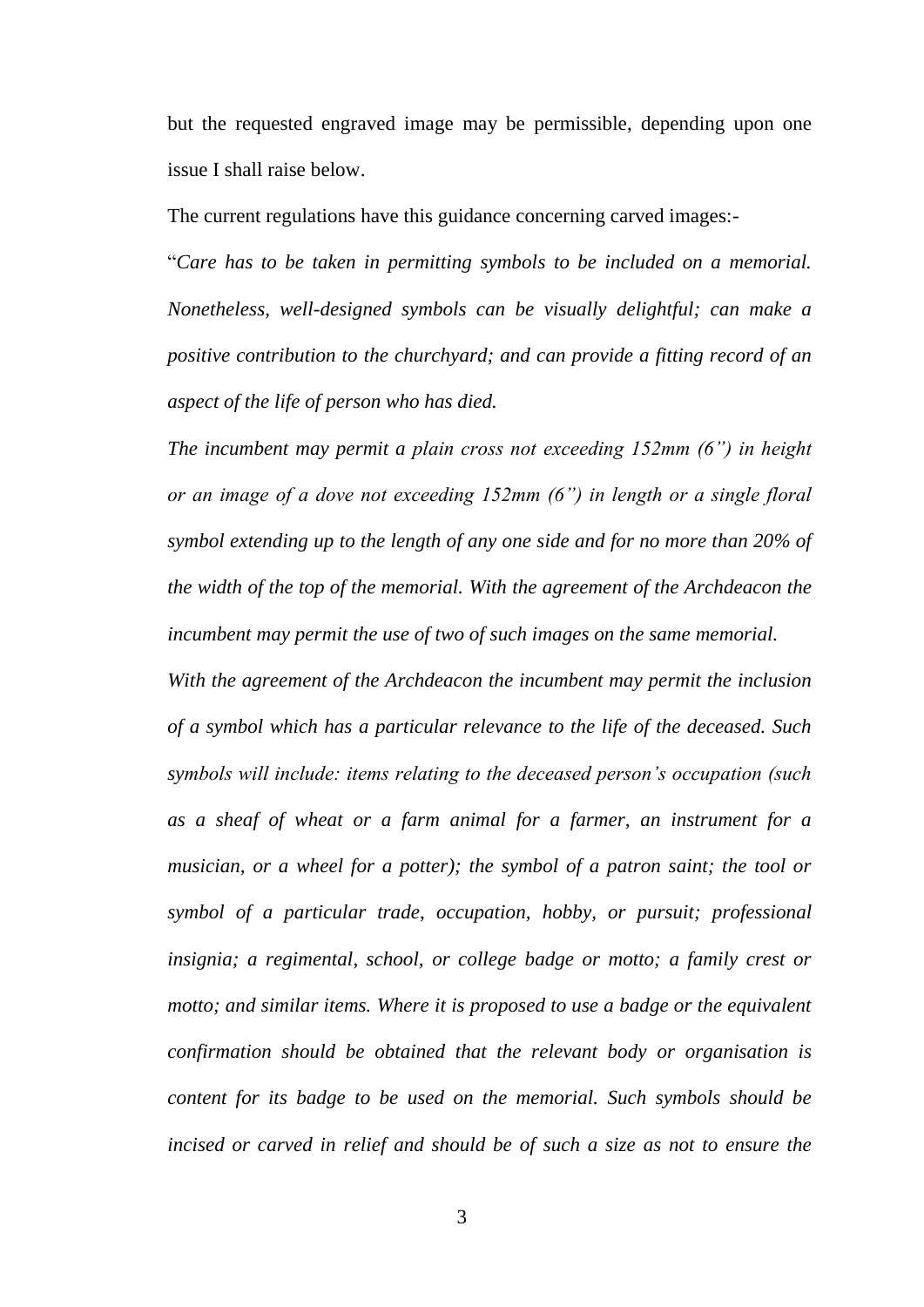*symbol does not dominate the memorial. With the agreement of the Archdeacon the incumbent may permit the use of two of such images on the same memorial*."

- 5 The proposal for the installation of this memorial was considered by the members of the Parochial Church Council of St John the Baptist, Baginton, on 4<sup>th</sup> August 2021. The attending members unanimously voted in favour of the petition.
- 6. At the meeting on 9<sup>th</sup> December 2021 the Diocesan Advisory Committee determined to issue a Does Not Recommend notification of advice certificate. The reason why a certificate of approval was not issued was stated to be because "*The memorial could not be recommended because of the type of stone (polished granite), the type of lettering (gold and should not be italicised), no other stones in the proposed area were of a similar type and the use of a photograph is in contrevention (sic*) *of the Churchyard regulations.*"

There appears to have be a misunderstanding by the members of the Diocesan Advisory Committee, because the petition does not seek italicised lettering and the proposed image is to be engraved, not a photograph. Geoffrey Oliver did send a representation of the proposed headstone with a superimposed representation of the pencil sketch from which the engraving would be taken, but the petition is clear that an engraved image is sought. The issue may be, rather than it was thought a photograph would be used that the churchyard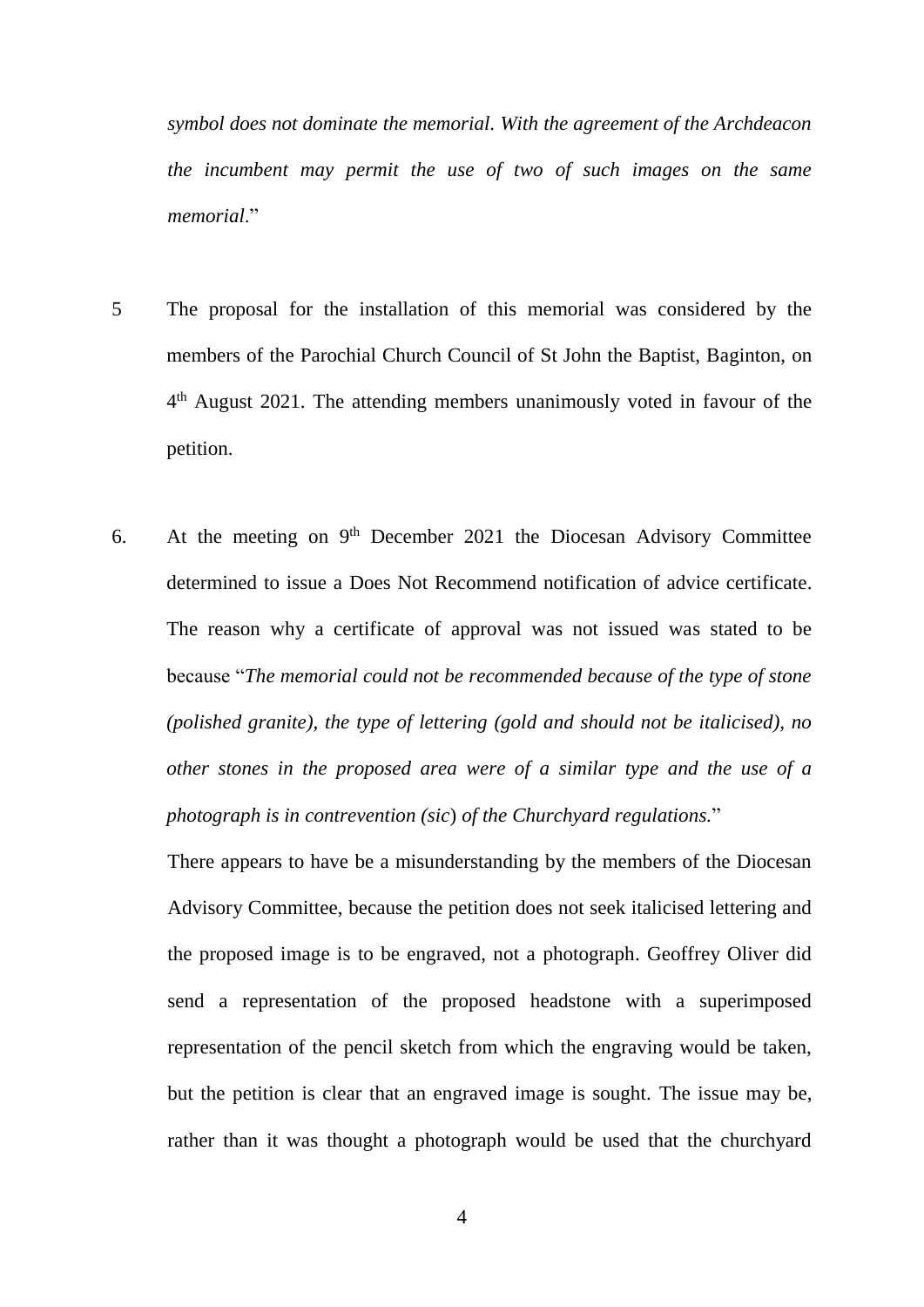regulations state "Memorials may not bear photographs or portraits (whether ceramic, engraved, or painted) of the deceased. Nor should they bear embossed symbols."

- 7. The public notice has been displayed both inside and outside the church for a period of 28 days and no objection has arisen from that.
- 8. The Petitioners have clearly been made aware of the Churchyard regulations as they have provided photographic evidence of other headstones within the Churchyard with polished surfaces and gilt lettering.
- 9. I have considered the application with care. I am mindful that the elected representatives of the parish were unanimously in favour of the proposal. Of course, I also have had concern that the considerable expertise of the membership of the Diocesan Advisory Committee was opposed to this particular memorial. The main areas of contention can be dealt with in this way. I am satisfied from the photographs supplied by the petitioners that there already exist in the Churchyard a number of polished stone memorials, many with gilded lettering. The regulations would permit an incumbent to authorise a memorial with polished face if there already exist six other such memorials in the area or row where the grave is set. Here the other polished memorials are not immediately contiguous with the grave of Jim Oliver, but the existence of other such memorials shows that this headstone would not 'stick out like a sore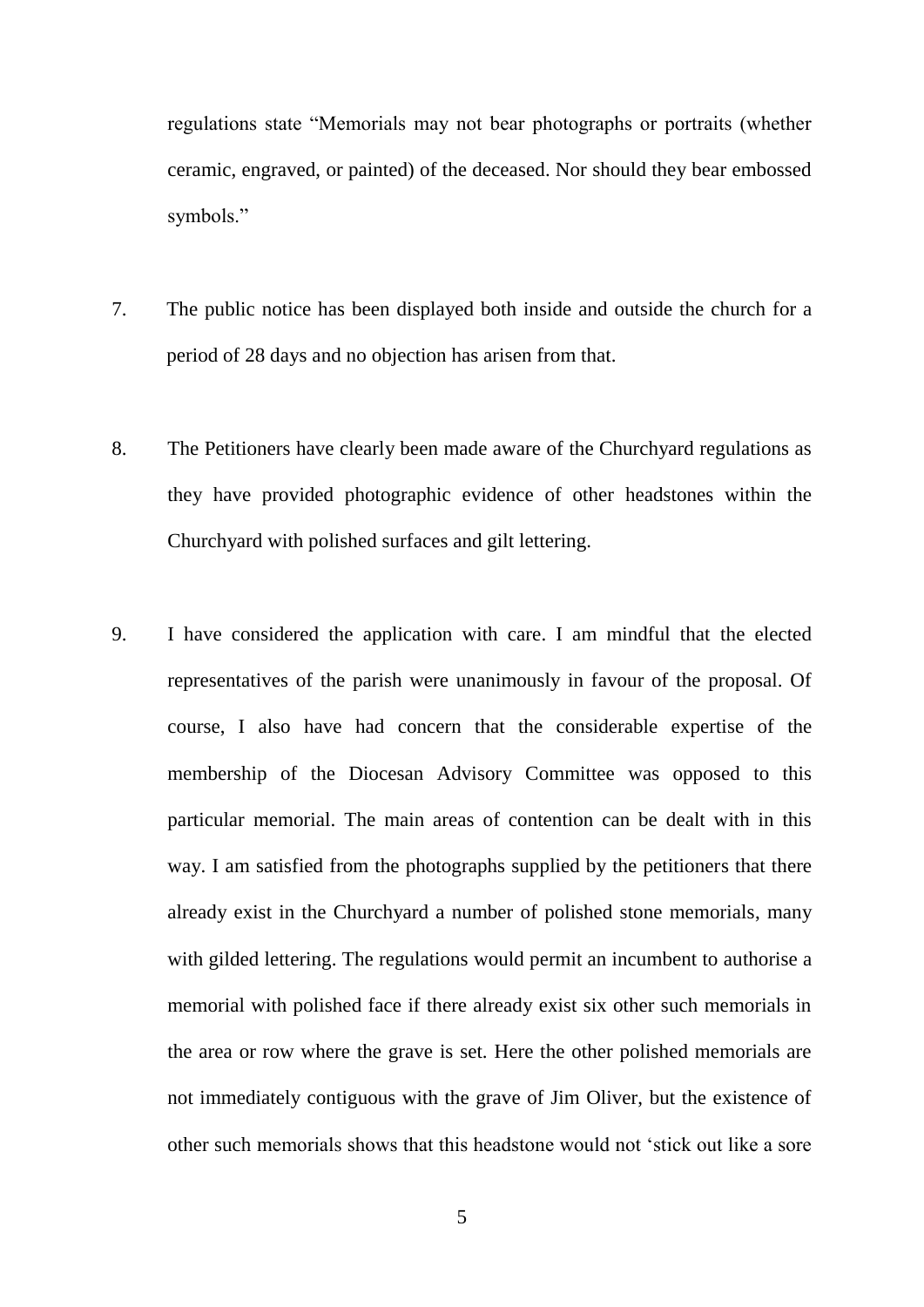thumb' among the memorials in the churchyard. I have seen no request by the petitioners to use italicised Times New Roman lettering and so the faculty will only be granted for non-italicised Times New Roman lettering. It could be argued that the proposed engraved image of a goggled, helmeted motorcyclist was 'an image of the deceased', which would not be permitted under the churchyard regulations. However, I very much doubt anyone could look at the pencil-sketch from which the engraving would be taken and say 'that is Jim Oliver'. It is rather a recognition of the fact that the deceased, when younger, often engaged in motorcycle racing (and I have been provided with a photograph showing the considerable number of trophies Jim Oliver won in his chosen sport). That is an issue that the churchyard regulations would seem to encourage when selecting an appropriate image to commemorate the life of Jim Oliver. In those circumstances I am satisfied that the proposed engraved image should be permitted.

Although it will not be a condition of the faculty the Petitioners are strongly advised to consider colouring the lettering in white or - in the circumstances of this matter - in silver, which will be more in keeping with the appearance of the engraved image that will be permitted.

Subject to the following conditions, let a faculty be issued :-

## **Conditions**